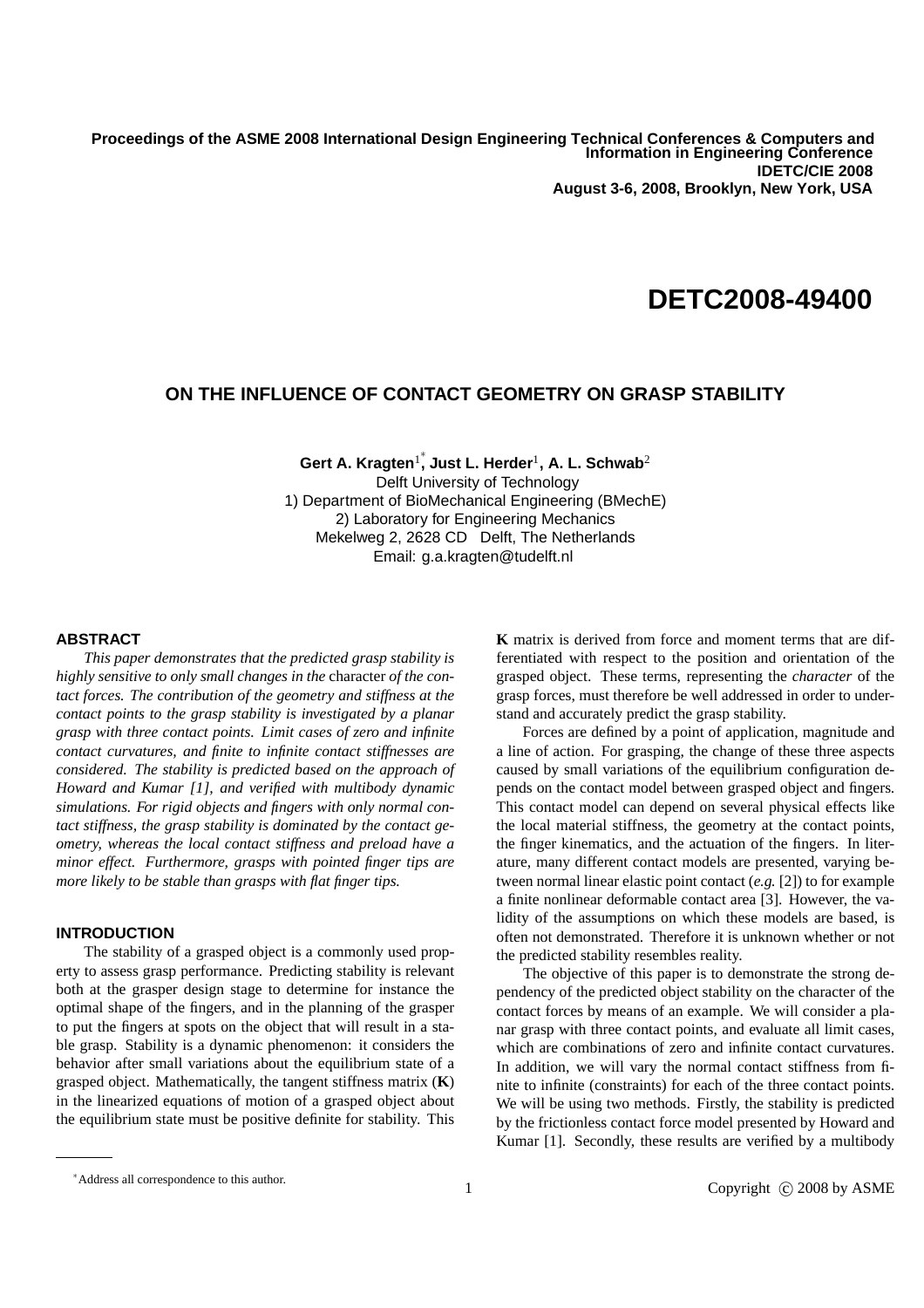dynamics simulation. Based on this study, we will determine the relative contributions to the grasp stability of the contact geometry, the contact stiffness and the preload. Finally, the implications of the results on the design of grasping devices will be discussed.

The study in this paper was motivated by the observation that the predicted stability of a grasp can invert from stable to unstable, when the character of the contact forces is, seemingly, changed only slightly. Application of a graphical method to determine stability from [4] to the grasp examples from [1], resulted in totally different results in the predicted stability. This could only be attributed to the differences in the contact geometry and local stiffness. To clearly demonstrate these effects on the stability, this paper uses an existing contact force model where friction is ignored.

# **MATERIAL AND METHODS**

## **Grasp example**

To investigate the sensitivity of the grasp stability on the contact geometry and stiffness, a planar grasp example with three contact points is used. This example was introduced by Howard and Kumar, and consists of three rigid fingers grasping a rigid polygon with dimensions corresponding to Fig. 1. According to their assumptions, the fingers are rigidly fixed in the global reference frame *O*, representing position controlled fingers. To each i*th* finger a local coordinate frame (x*<sup>i</sup>* , y*i*) is fixed. Furthermore, friction at the contact points is neglected, and the object can freely move by what is called 'rigid body penetration'. The latter assumption sounds confusing, but means that for small object movements the fingers or object can indent without changing the initial contact geometry. The stability of the object is expressed by the distance *r* between finger 3 and frame *O* at which the third contact force must apply in order to stably grasp the object.

## **Contact Force Model for Curved Surfaces**

The derivation of the **K** matrix based on the contact force model of Howard and Kumar is briefly recapitulated. It is assumed that only normal contact forces apply, and that the local contact geometry of the fingers and object are sections of circles with known radii. In Fig. 2 such a contact point is shown, with the local orthogonal coordinate frame  $(O_i)$  fixed to the finger. In addition, three surface parameters are used:  $u_A$  and  $u_B$  along the finger and object, respectively, and the rigid body penetration *w* perpendicular to the contact surface. The local frame is translated by  $(d_{x_i}, d_{y_i})$  and rotated by  $\Phi_i$  with respect to the global frame  $(O)$ .  $K_A$  and  $K_B$  are the curvatures (inverse of radii) of the finger and object, respectively.

For small displacements of the object, the magnitude of the



Figure 1. Grasp of a polygon by rigid fingers with zero (Finger 1 and 2) and infinite (Finger 3) curvature, adapted from [1]. Dimensions in [mm], [rad].



Figure 2. Local surface frame and orthogonal frame at a contact point, adapted from [1].

contact force will change according to:

$$
F_n = F_{n0} + k_n \Delta w \tag{1}
$$

where  $F_{n0}$  is the initial contact force and  $k_n$  the normal contact stiffness. The linearized variation of the contact forces and mo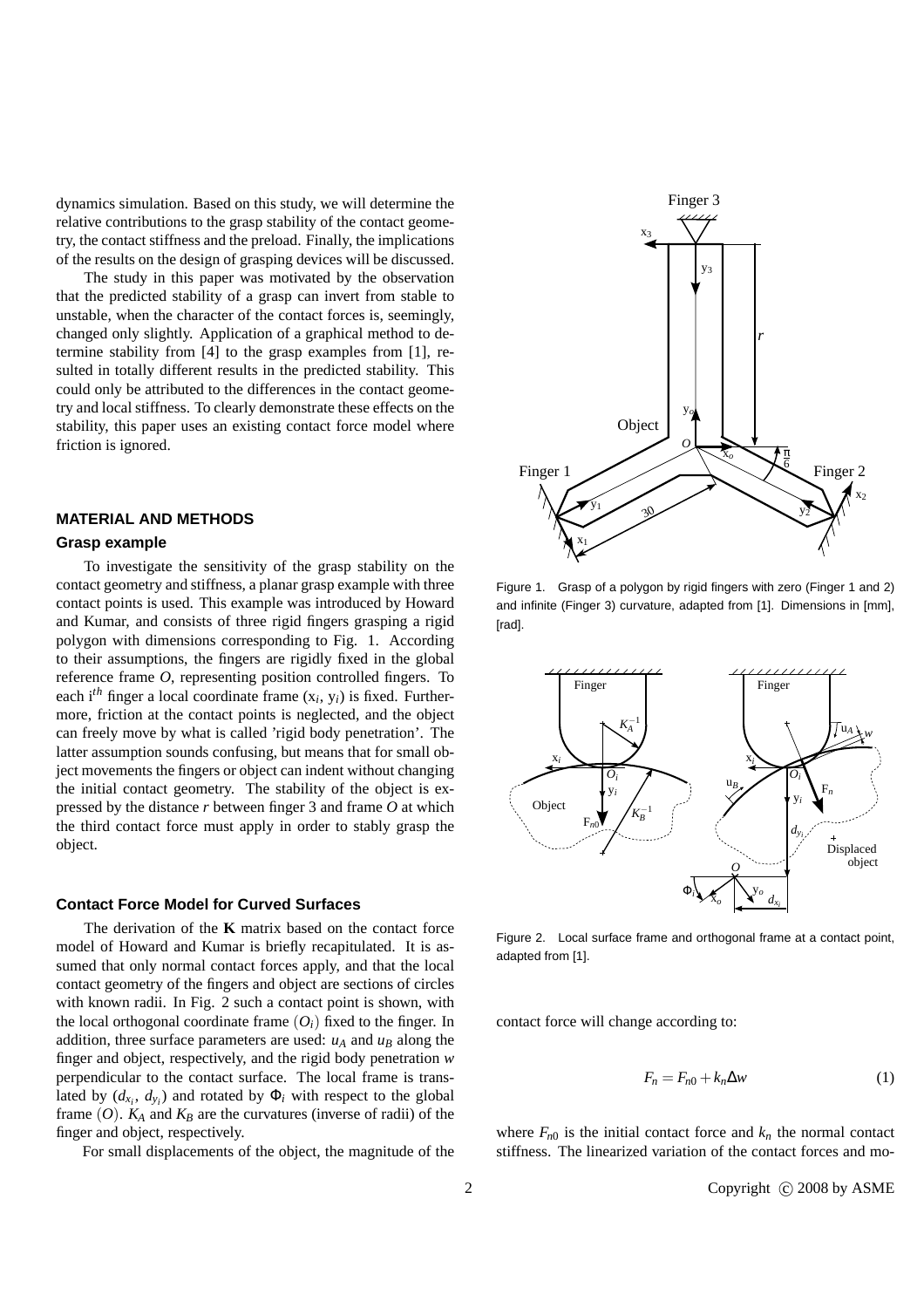ment at  $O_i$ , expressed in the surface parameters is:

$$
\Delta F_{x_i} = -F_n \sin(-K_A \Delta u_A) \approx F_{n0} K_A \Delta u_A \n\Delta F_{y_i} = F_n \cos(-K_A \Delta u_A) - F_{n0} \approx k_n \Delta w \n\Delta M_{O_i} = -F_n \frac{\sin(-K_A \Delta u_A)}{K_A} \approx F_{n0} \Delta u_A
$$
\n(2)

The transformation from the surface parameters  $u_A$ ,  $u_B$  and  $w$  to the local frame is obtained by assuming superposition of pure slipping, rolling and indentation of the object at the finger surface. The first two types of these motions are visualized in Fig. 3. On the left part, the object purely slips a horizontal distance ∆*x<sup>i</sup>* . On the right side of this figure, the object purely rolls by an angle ∆θ*<sup>i</sup>* . Based on geometry, the following relations hold:

$$
\Delta u_A = \frac{\Delta x_i K_B}{K_A + K_B} - \frac{\Delta \theta_i}{K_A + K_B}
$$
  
\n
$$
\Delta u_B = \frac{\Delta x_i K_A}{K_A + K_B} + \frac{\Delta \theta_i}{K_A + K_B}
$$
  
\n
$$
\Delta w = -\Delta y_i
$$
\n(3)

Substituting Eqn. (3) in Eqn. (2) and rearranging terms leads to the following relation:

$$
\begin{pmatrix}\n\Delta F_{x_i} \\
\Delta F_{y_i} \\
\Delta M_{O_i}\n\end{pmatrix} = -\mathbf{K}_i \begin{pmatrix}\n\Delta x_i \\
\Delta y_i \\
\Delta \theta_i\n\end{pmatrix}
$$
\n(4)

where  $\mathbf{K}_i$  is the local tangent stiffness matrix, consistent with Eqn. (20) in [1]:

$$
\mathbf{K}_{i} = \begin{bmatrix} \frac{-F_{n0}K_{A}K_{B}}{K_{A}+K_{B}} & 0 & \frac{F_{n0}K_{A}}{K_{A}+K_{B}}\\ 0 & k_{n} & 0\\ \frac{-F_{n0}K_{B}}{K_{A}+K_{B}} & 0 & \frac{F_{n0}}{K_{A}+K_{B}} \end{bmatrix}
$$
(5)

To obtain the overall tangent contact stiffness matrix expressed in the global frame, the local **K***<sup>i</sup>* matrix of each contact point *i* is transformed and added:

$$
\mathbf{K}_{tot} = \sum_{i=1}^{n} \mathbf{T}_i^T \mathbf{K}_i \mathbf{T}_i
$$
 (6)

where  $^T$  means transpose and  $\mathbf{T}_i$  is the transformation matrix:

$$
\mathbf{T}_i = \begin{bmatrix} \cos(\Phi_i) & -\sin(\Phi_i) & d_{y_i} \\ \sin(\Phi_i) & \cos(\Phi_i) & -d_{x_i} \\ 0 & 0 & 1 \end{bmatrix}
$$
 (7)



Figure 3. Relative motion of the object by slip (left) and roll (right).

with  $d_{x_i}$ ,  $d_{y_i}$  and  $\Phi_i$  according Fig. 2, and *n* is the number of the contact point. For stability, **K***tot* must be positive definite, which in this case is satisfied when the determinant of  $\mathbf{K}_{tot}$  is positive.

**Contact Geometry and Stability.** For the planar grasp example (see Fig. 1), the stability is evaluated for all limit cases of zero and infinite contact curvatures. A finger with zero curvature is called *flat*, for which contact point  $K_A = 0$ ,  $K_B \rightarrow \infty$ . Fingers with infinite curvature are called *pointed* and for such contacts  $K_A \rightarrow \infty$ ,  $K_B = 0$ .

Since there are three fingers which are either pointed or flat,  $2<sup>3</sup>$  different combinations exist as shown in Fig. 4. For each combination, the distance *r* for which the object is stably grasped is calculated. Taking case *ffp* as example to calculate for which *r* this grasp is stable,  $K_{A_1}, K_{A_2}, K_{B_3} = 0$  and  $K_{B_1}, K_{B_2}, K_{A_3} \rightarrow \infty$  are substituted into Eqn. (6), which results in:

$$
\mathbf{K}_{tot,ffp} = \begin{bmatrix} \frac{3(k_{n,1}+k_{n,2})}{4} & \frac{\sqrt{3}(k_{n,1}-k_{n,2})}{4} & -F_n \\ \frac{\sqrt{3}(k_{n,1}-k_{n,2})}{4} & \frac{k_{n,1}+k_{n,2}+4k_{n,3}}{4} & 0 \\ -F_n & 0 & F_n(r-60) \end{bmatrix}
$$
(8)

The determinant of this matrix (which must be positive for a stable grasp) is as follows:

$$
\det\left[\mathbf{K}_{tot,ffp}\right] = F_n(3r - 180) \frac{k_{n,1}k_{n,2} + k_{n,1}k_{n,3} + k_{n,2}k_{n,3}}{4} - \frac{F_n^2(k_{n,1} + k_{n,2} + 4k_{n,3})}{4}
$$
(9)

For stability, the magnitude of distance *r* for which Eqn. (9) is positive is derived.

**Contact Stiffness and Stability.** Howard and Kumar initially assumed infinitely stiff contact for each finger  $(k_n \rightarrow \infty)$ . However, this assumption results in grasps without any degree of freedom from a kinematic viewpoint. To investigate the effect

3 Copyright © 2008 by ASME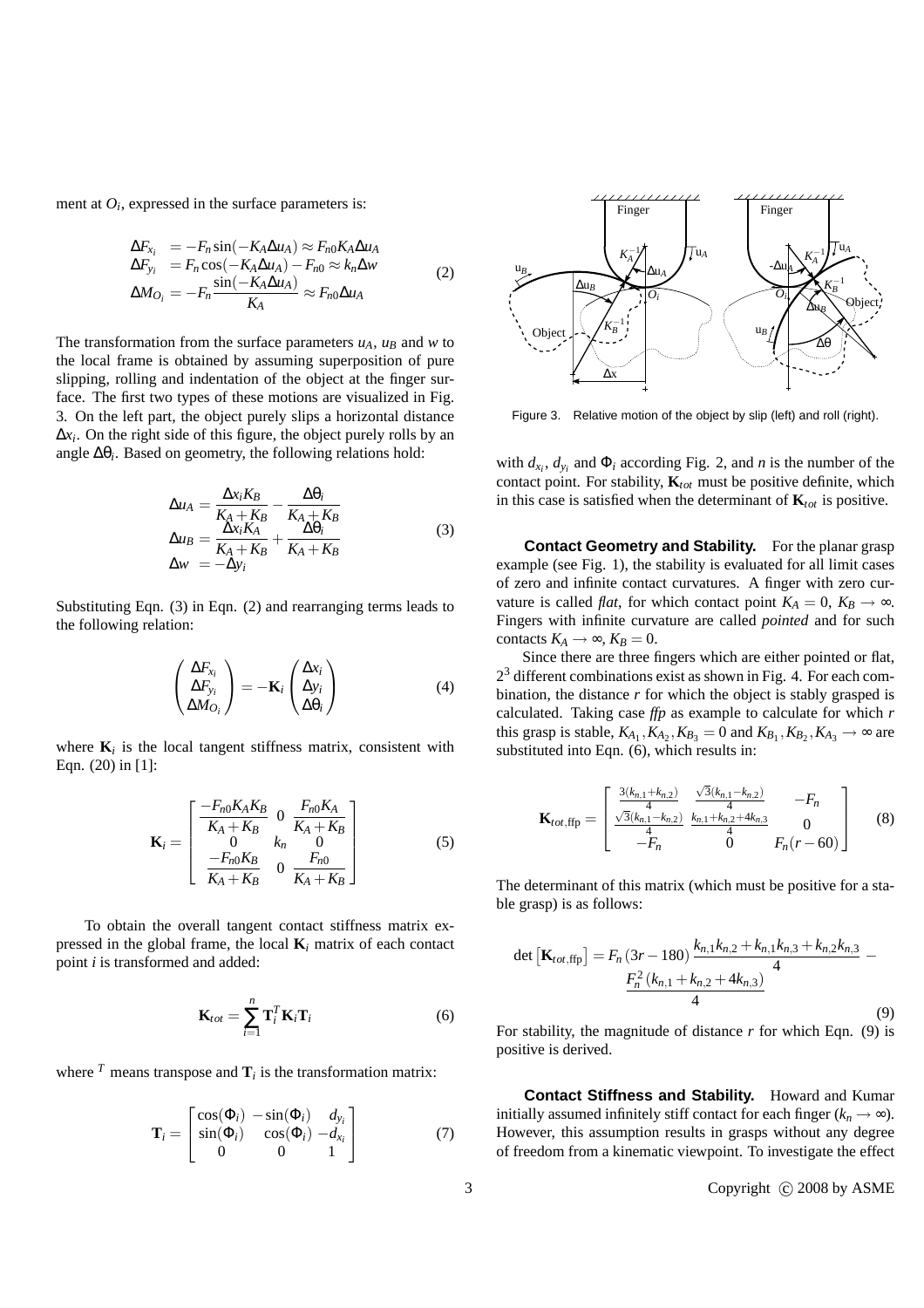

Figure 4. Limit cases of zero and infinite contact curvatures. Letter p denotes *pointed* finger, f denotes *flat* finger tip, and the i*th* letter belongs to the i*th* finger.

of the contact stiffness on the stability, the local stiffness matrix (Eqn. (5)) is evaluated for all eight combinations of pointed and flat finger tips, both with infinite and finite normal contact stiffness  $k_{n,i}$  in each i<sup>th</sup> contact point. For this symmetric example to be in equilibrium, the preload *Fn*<sup>0</sup> at each finger must be equal. Based on the obtained stability conditions as functions of  $k_{n,i}$  and  $F_{n0}$ , the contribution of the contact stiffness to the stability will be discussed.

#### **Multibody Dynamics Simulation**

To verify the predicted stability in the various cases according to Howard and Kumar, a flexible multibody dynamics model was made. The modeling was done in the program system SPACAR which was developed by Van der Werff [5], Jonker [6], and Schwab and Meijaard [7]. SPACAR is based on finite element principles and can handle systems of rigid and flexible bodies connected by various joints in both open and closed kinematic loops. SPACAR numerically generates and solves full non-linear dynamics equations using minimal coordinates (constraints are eliminated). SPACAR can also find the numeric coefficients for the linearized equations of motion based on an analytic linearization of the non-linear equations. This option was used for determining the total stiffness matrix  $\mathbf{K}_{tot}$  and the corresponding stability.

The initial assumption of rigidly fixed fingers and infinitely stiff fingers kinematically results in a grasp without any degree of freedom. Therefore at least one contact point must have finite stiffness in order to allow for small variations about the equilibrium state and to predict stability in the multibody dynamics model. First, one linear elastic spring element (arbitrarily chosen  $k_n = 30$  Nmm<sup>-1</sup>,  $F_{n0} = 3$  N) is applied in subsequently the finger and the object at contact 3 and 1, while the stiffness of the other contact points is kept infinite (by constraints). The modeling of a spring element at contact 3 in the object and finger, respectively, is illustrated in Fig. 5. The principal difference between the first and the latter is whether the spring element rotates during small



Figure 5. Grasp with finite stiffness at contact 3 in the object (left) and in the finger (right), respectively.

variations of the object or not. Secondly, for the case with the flat-flat-pointed finger shape (see Fig. 1) also two and three fingers with finite stiffness were simulated, which resulted in grasps with two and three degrees of freedom, respectively. For all these simulated cases, distance *r* for which the grasp is stable was calculated and compared with the results obtained with the contact force model of Howard and Kumar.

# **RESULTS**

For all limit cases where the fingers are either pointed or flat, the range of distance *r* for which the grasp is stable according the contact force model of Howard and Kumar is summarized in Tab. 1. The second column shows whether a finger is pointed (p) or flat (f). The third column contains the resulting  $r$  at infinitely stiff contact points. The last column shows *r* with a finite normal contact stiffness  $k_{n,i}$  in each i<sup>th</sup> contact point.

For dynamic simulations in SPACAR, the stability of grasps with infinite stiffness at all contact points can not be determined. When one, two or three finite stiffness elements are applied, the stability results of the simulations agree to those obtained with the contact force model of Howard and Kumar (see Tab. 1, column 4). For case 4, these numerical results are summarized in Tab. 2. For the stability of the grasp it does not matter whether the finite stiffness is present in the finger or in the object.

#### **DISCUSSION**

The most important observation is the large difference in stability between grasping with pointed and flat finger tips. Table 1 shows that the stability even inverts when pointed finger tips become flat or vice versa. Distance *r* for which the grasp is stable ranges between (−∞,∞), depending on the chosen finger geometry.

The large difference between pointed and flat finger tips is caused by the different character of the contact forces. This is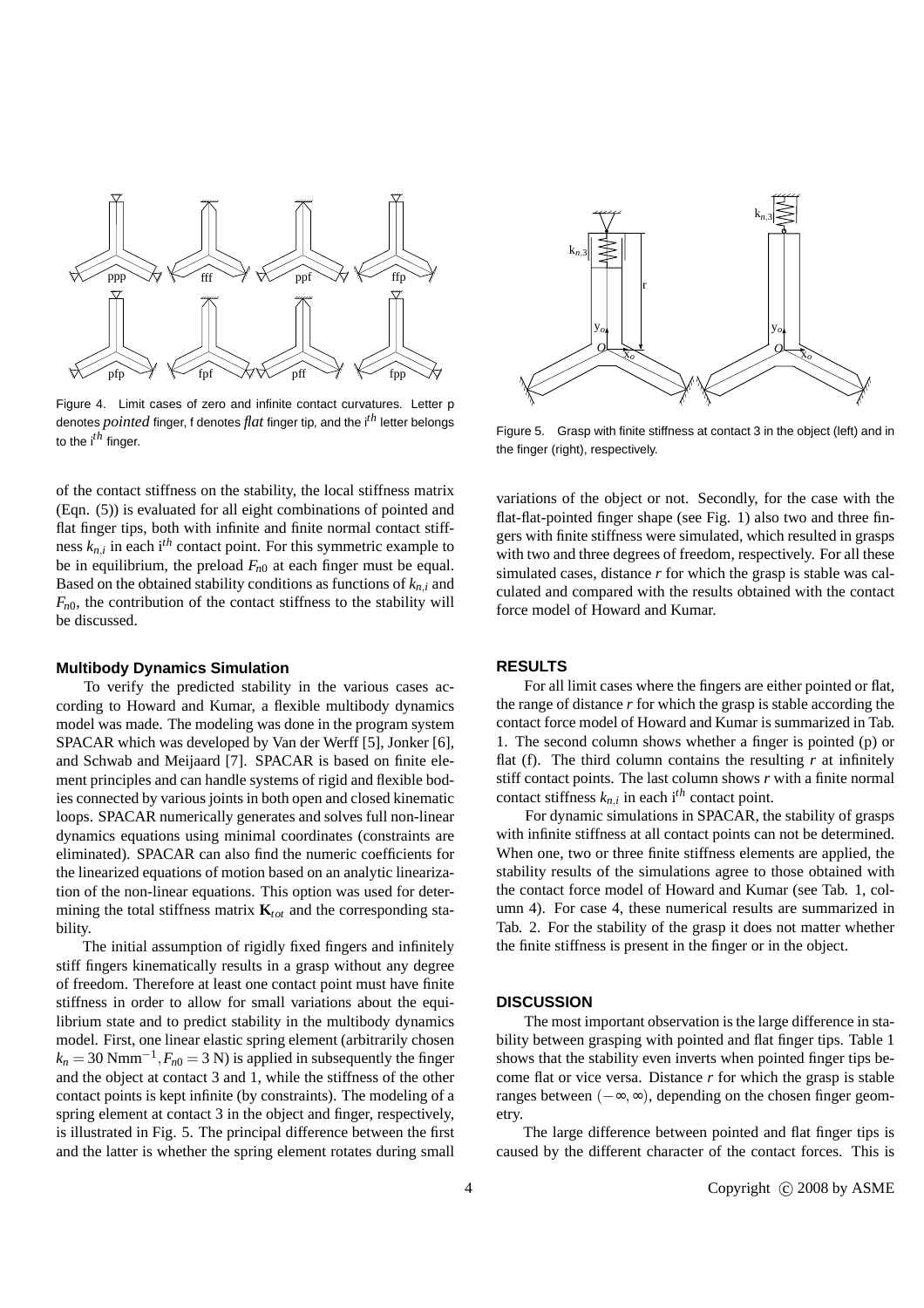|       | Finger  | r [mm]                     |                                                                                                                                                        |  |
|-------|---------|----------------------------|--------------------------------------------------------------------------------------------------------------------------------------------------------|--|
|       | (1,2,3) | $k_{n,i}\rightarrow\infty$ | $k_{n,i}$ finite                                                                                                                                       |  |
| 1     | ppp     | $>$ -60                    | $>$ -60                                                                                                                                                |  |
| 2     | fff     | $<$ -60                    | $< -60$                                                                                                                                                |  |
| 3     | ppf     | < 60                       | $< 60 - \frac{F_{n0}}{3}(\frac{k_{n,1}+k_{n,2}+4k_{n,3}}{k_{n,1}k_{n,2}+k_{n,1}k_{n,3}+k_{n,2}k_{n,3}})$                                               |  |
| $4^*$ | ffp     | >60                        | $> 60 + \frac{F_{n0}}{3} \left( \frac{k_{n,1} + k_{n,2} + 4k_{n,3}}{k_{n,1}k_{n,2} + k_{n,1}k_{n,3} + k_{n,2}k_{n,3}} \right)$                         |  |
| 5     | pfp     | $\theta$                   | $\frac{1}{2} \left( 0 + \frac{F_{n0}}{3} \left( \frac{k_{n,1} + 4k_{n,2} + k_{n,3}}{k_{n,1}k_{n,2} + k_{n,1}k_{n,3} + k_{n,2}k_{n,3}} \right) \right)$ |  |
| 6     | fpf     | $\lt$ 0                    | $<$ $0 - \frac{F_{n0}}{3}(\frac{k_{n,1}+4k_{n,2}+k_{n,3}}{k_{n,1}k_{n,2}+k_{n,1}k_{n,3}+k_{n,2}k_{n,3}})$                                              |  |
| 7     | pff     | $\lt$ 0                    | $<$ $0 - \frac{F_{n0}}{3}(\frac{4k_{n,1}+k_{n,2}+k_{n,3}}{k_{n,1}k_{n,2}+k_{n,1}k_{n,3}+k_{n,2}k_{n,3}})$                                              |  |
| 8     | fpp     | $\Omega$                   | $> 0 + \frac{F_{n0}}{3} \left( \frac{4k_{n,1} + k_{n,2} + k_{n,3}}{k_{n,1}k_{n,2} + k_{n,1}k_{n,3} + k_{n,2}k_{n,3}} \right)$                          |  |

Table 1. Predicted stability as function of *r* for differently shaped fingers, derived with the method of Howard and Kumar.

( ∗ Case 4 is equal to the initial grasp of Fig. 1)

Table 2. Predicted stability of Case 4 as a function of *r* for varying stiffness in the fingers, derived with the multibody dynamics simulation. (Stiffness in [Nmm $^{\rm -1}$ ]).

|                                                                     | Finger 1                     | Finger 2                     | Finger 3                     | $r$ [mm]              |  |  |
|---------------------------------------------------------------------|------------------------------|------------------------------|------------------------------|-----------------------|--|--|
|                                                                     | (flat)                       | (flat)                       | (pointed)                    |                       |  |  |
| a                                                                   | $k_{n,1} \rightarrow \infty$ | $k_{n,2}\rightarrow\infty$   | $k_{n,3} \rightarrow \infty$ | N/A                   |  |  |
| h                                                                   | $k_{n,1} \rightarrow \infty$ | $k_{n,2}\rightarrow\infty$   | $k_{n,3} = 30$               | >60                   |  |  |
| $\mathbf{c}$                                                        | $k_{n,1} = 30$               | $k_{n,2} \rightarrow \infty$ | $k_{n,3} \rightarrow \infty$ | >60                   |  |  |
| d                                                                   | $k_{n,1} = 30$               | $k_{n,2}\rightarrow\infty$   | $k_{n,3} = 30$               | $>60+\epsilon$        |  |  |
| e                                                                   | $k_{n,1} = 30$               | $k_{n,2} = 30$               | $k_{n,3} = 30$               | $> 60 + 4\varepsilon$ |  |  |
| $\left(\epsilon = \frac{1}{6}\frac{F_n}{k_n} \approx 0.0167\right)$ |                              |                              |                              |                       |  |  |

illustrated in Fig. 6, where an object is grasped between two fingers. The grasp between pointed fingers is stable for small rotations, because the contact forces remain perpendicular to the object surface and generate a counteracting moment. Contrary, the grasp with flat finger tips is unstable.

A second remarkable observation is the major contribution of the contact geometry on the stability, relative to the local contact stiffness and preload. For case 4 with equal finite contact stiffnesses at all contact points, the grasp is stable when  $r > 60 + 4\varepsilon$ . The first term depends on geometry only, while ε comprises the local deformation with the order of magnitude  $ε = O(F_n o / k_n)$ . This ε is generally small compared to the characteristic length of



Figure 6. Grasping with pointed fingers (left) is stable, whereas with flat finger tips (right) is unstable.

the grasped object, except when the stiffness is very small compared to the preload. For case 1 and 2 with only pointed or flat fingers, respectively, the stability even does not depend on local deformations at all. The same is true for all cases when only one contact point has finite stiffness. Thus, the stability of these grasps is dominated by the contact geometry.

Finally, the obtained stability results might (again) completely change, when slightly different assumptions are used. Cutkosky and Wright [8] assume also tangential and rotational stiffness of the fingers, which also influences the character of the contact forces. Then, the opposite result is found: grasping with flat finger tips is more likely to be stable than grasping with pointed fingers. This underlines the message of this paper that the predicted object stability is indeed strongly dependent on the character of the contact forces, and the resemblance of the used models with the real grasp situation must thoroughly be investigated.

# **CONCLUSIONS**

In this paper, the grasp stability was predicted for all limit cases of zero and infinite contact curvatures of a planar grasps with three fingers. In addition, the normal contact stiffness was varied from finite to infinite. The stability was predicted based on the contact force model of Howard and Kumar [1], and verified by a multibody dynamics simulation.

It was demonstrated that the predicted object stability is strongly dependent on the character of the contact forces. When rigid objects and fingers with only normal contact stiffness are assumed, then grasps with pointed fingers are more likely to be stable than grasps with flat finger tips. Furthermore, we showed that the grasp stability is dominated by the contact geometry, while local contact stiffness and preload only have a minor effect. Thus, from a designers viewpoint, pointed fingers are preferred, and local deformations need not be considered for design optimization based on the predicted grasp stability.

# **ACKNOWLEDGMENT**

This work has been carried out as part of the FALCON project under the responsibility of the Embedded Systems Institute. This project is partially supported by the Netherlands Min